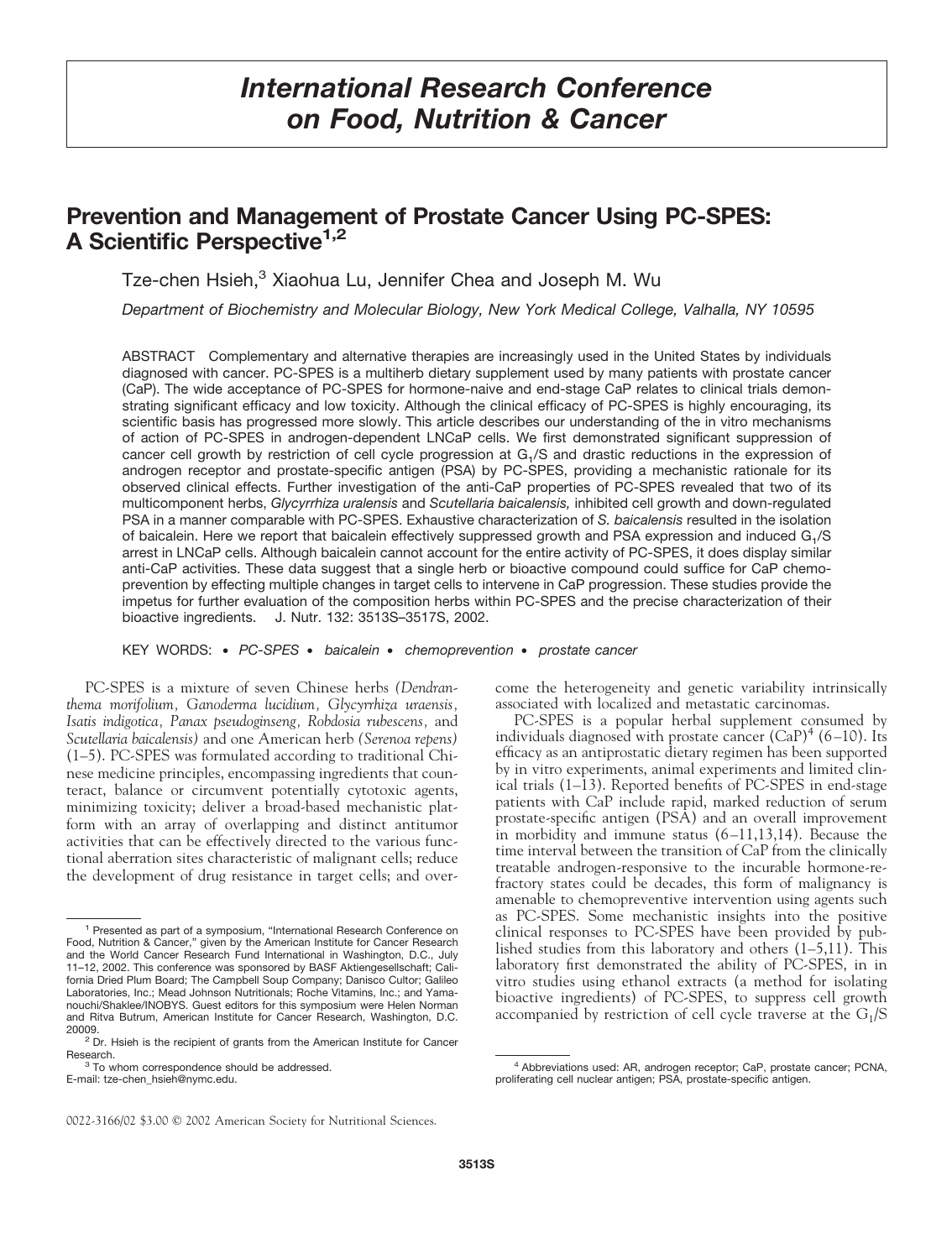and  $G_2/M$  checkpoints, induce apoptosis and significantly down-regulate the expression of androgen receptor (AR) and PSA.

Because PC-SPES is a complex herbal mixture, an important question regarding its use is whether its biological activity can be largely or exclusively ascribed to one or more individual herbs present in the mixture. This consideration led us to further test extracts from individual herbs comprising PC-SPES. The effects of each composition herb were determined by measuring effects on cell proliferation and AR and PSA expression using androgen-dependent LNCaP cells. These studies provided unequivocal evidence that *S. baicalensis* and *G. uralensis* displayed anti-CaP activities similar to those of PC-SPES (2). Particularly noteworthy was the observation that extracts of *S. baicalensis* had even greater potency in suppressing PSA than did PC-SPES, suggesting that this herb may contain bioactive ingredients uniquely targeted at the control of PSA expression.

Further study on *S. baicalensis* led to the discovery that baicalin and its metabolite baicalein, the principal anti-CaP bioflavonoids present in PC-SPES (15–17), are naturally occurring flavonoids with anti-inflammatory, antibacterial, antiproliferative and lipoxygenase-inhibitory activity (4,18–23). As part of our continuing effort to address various public health–related issues on PC-SPES and to further elucidate the chemopreventive potential of baicalein, we performed additional experiments on its anti-CaP properties. The scientific data described here support the notion that baicalein, as a single pure chemical entity, may suffice for the control of PSA expression in hormone-refractory patients with CaP. These findings are significant because PC-SPES was recently recalled because of the discovery that it contained prescribed medications, specifically, warfarin, diethylstilbestrol and indomethacin (24,25).

The issue of PC-SPES contamination is complicated, difficult to evaluate and not likely to be resolved immediately. The public health implications posed by its withdrawal from the market are of potential significance; therapeutic response failures, measured as increases in PSA levels, have been associated with the discontinuation of PC-SPES treatment (26).

Thus the precise characterization and titration of active components in PC-SPES, such as baicalein, may provide alternate and more specific treatment options and add to knowledge on their mechanisms of action. We suggest that further research on baicalein may lead to its strategic development as an alternative to PC-SPES in the treatment and management of CaP.

### **MATERIALS AND METHODS**

*Cell culture.* Human CaP cell line LNCaP was purchased from American Type Culture Collection (Rockville, MD). LNCaP cells were maintained and cultured in RPMI-1640 medium containing L-glutamine, supplemented with 10% fetal bovine serum (FBS), penicillin (100  $\text{I}U/\text{m}L$ ), and streptomycin (172  $\mu\text{mol}/L$ ).

*Ethanolic extracts from PC-SPES.* PC-SPES (lot No. 5430171) was obtained from Botanic Lab. (Brea, CA). Standardized extracts of PC-SPES were prepared according to published procedures (1,14). Specifically, the contents of 1 capsule of PC-SPES containing 320 mg powdered extract were suspended in 1 mL of 70% ethanol and mixed by rotation on double platform rocker at 150 rpm (Midwest Scientific, Valley Park, MO) for 1 h at room temperature. Insoluble material was removed via centrifugation at  $11,000 \times g$  for 10 min. The ethanolic extract was filtered through a  $0.22 \times \mu m$  filter (Millipore, Bedford, MA), divided into aliquots and maintained at 4°C. Before use, the stock solution was further diluted in RPMI-1640 medium to give the final indicated concentrations.

*Baicalein.* Baicalein was purchased from Sigma Chemical Co. (St. Louis, MO). Stock solutions (10 mmol/L) of baicalein were stored at -20°C. Before use, the stock solution was diluted in RPMI-1640 medium and added to cultures to provide the desired final concentrations.

**Cell growth.** LNCaP cells were seeded at  $1 \times 10^5$  cells/mL in T75 flasks and allowed to attach overnight. Cells were incubated with 0, 19 and 93  $\mu$ mol of baicalein/L. After a 3-d incubation, cells were harvested by trypsinization. Media from control and treated LNCaP cells were collected for determination of PSA by Western blot analysis. Cell number in control and treated cells was counted using an hemocytometer, and cell viability was determined by trypan blue dye exclusion (1,2,14).

*Colony formation assay.* LNCaP cells were cultured at 400 cells/mL of RPMI-1640 and 10% FBS in a 24-well plate. Cultures received 0, 4, 19 and 93 of baicalein  $\mu$ mol/L. After 14 d in culture, the cells were fixed and stained with 0.1% crystal violet to make colonies visible for counting (27). The experiments were performed in duplicate or triplicate.

*Cell cycle analysis.* Cell cycle phase distribution was analyzed by flow cytometry. Cultures were exposed to 0, 19 and 93  $\mu$ mol of baicalein/L for 3 d and harvested. Cells were washed once with phosphate-buffered saline (PBS) and stained with 4',6-diamidino-2phenylindole at  $2.9 \mu$ mol/L dissolved in buffer containing 100 mmol of NaCl and 2 mmol of MgCl<sub>2</sub> per L plus 0.1% Triton X-100 (Sigma Chemical) at pH 6.8 as previously described (5,15,27). The data from



**FIGURE 1** Effects of baicalein on growth of LNCaP cells. (*A*) Cells were treated for 3 d with the indicated concentration of baicalein. Growth was measured by counting the cell number using an hemacytometer. Results were averaged from three independent experiments and presented as means  $\pm$  sp. (*B*) PCNA expression was evaluated by Western blot analysis using 3-d cultures treated with baicalein at 19 or 93  $\mu$ mol/L. (C) Effect of baicalein at 0, 4, 19 and 93  $\mu$ mol/L on clonogenicity of LNCaP cells.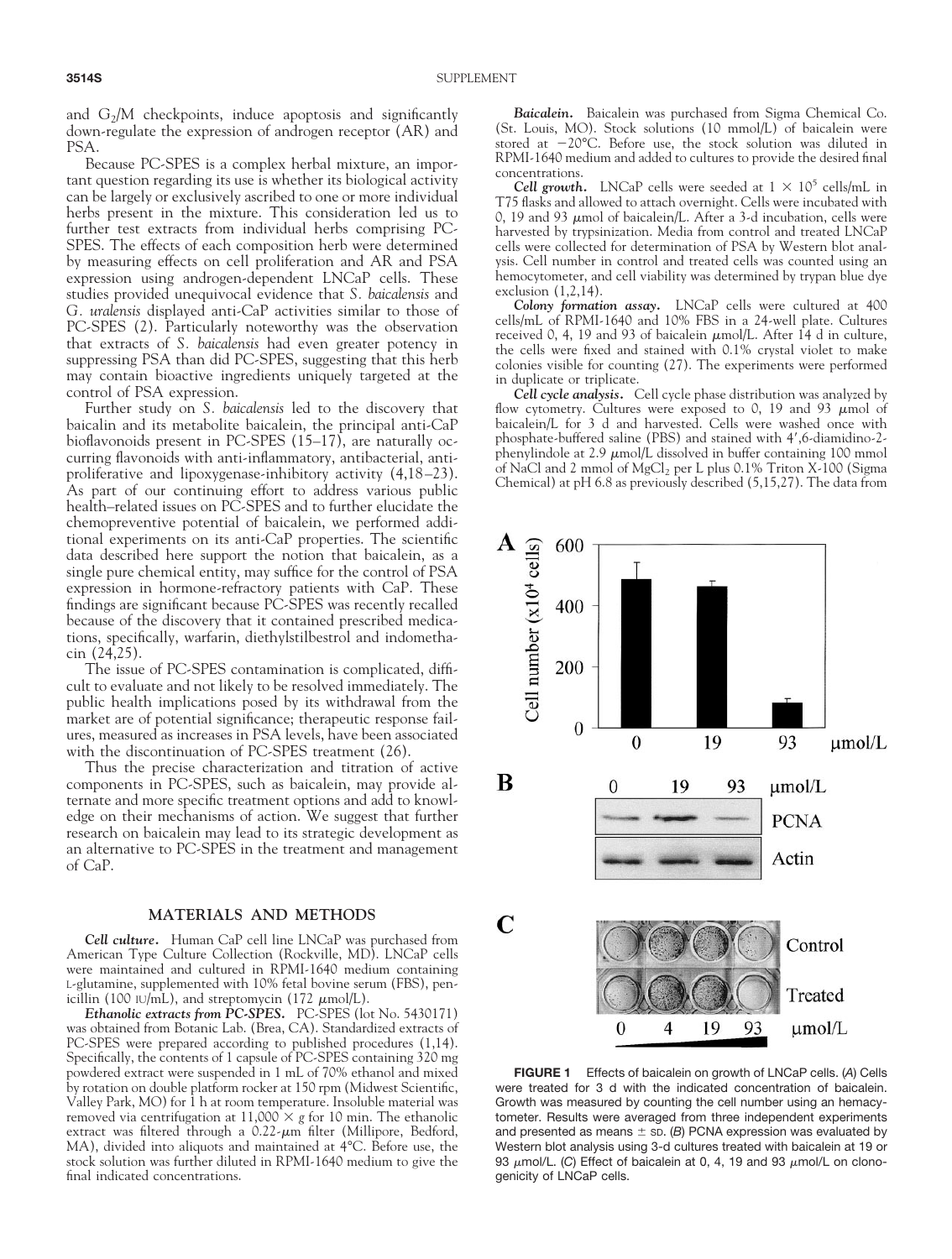

**FIGURE 2** Effects of baicalein on cell cycle phase distribution in LNCaP cells. The cell cycle distribution of LNCaP cells treated with different concentrations of baicalein for 3 d was determined from DNA content frequency histograms. Quantitative assessment of distribution of cells (in percent) in each specific phase appeared in the insert.

each treatment were collected and analyzed by Multicycle software provided by Phoenix Flow Systems (San Diego, CA).

*Protein extraction and Western blot analysis.* Cells were suspended in buffer (50  $\mu\text{L}/10^6$  cells) containing 10 mmol of HEPES, pH 7.5, 90 mmol of KCl, 1.5 mmol of  $Mg(OAc)_2$ , 1 mmol of dithiothreitol, 0.5% Nonidet P-40, and 0.5 mmol of 5% glycerol supplemented with phenylmethylsulfonyl fluoride per L and 10  $\mu$ g each of aprotinin, pepstatin and leupeptin per mL; cells were lysed by three freeze-thaw cycles (1,2,14,27). The extracts were centrifuged, and the clear supernatants were stored in aliquots at -70°C. Postmitochondrial extracts were prepared from control and treated cells using buffers supplemented with multiple protease inhibitors as previously described (1,2,14,27). Extracts from control and treated cells (10  $\mu$ g) were separated on 10% sodium dodecyl sulfate–polyacrylamide gel, transferred onto nitrocellulose membranes and incubated with the respective primary [AR, PSA, proliferating cell nuclear antigen (PCNA) or actin] and secondary antibodies. Specific immunoreactive bands were made visible with the enhanced chemiluminescence system or by color reaction, as described in the manufacturer's protocol (Kirkegaard & Perry Laboratories, Gaithersburg, MD) (1,2,14,27). Reprobing of blots with different antibodies was done after stripping with a buffer containing 62.5 mmol of Tris-HCl/L, pH 6.7, 100 mmol of 2-mercaptoethanol/L, and 2% SDS at 50°C for 10–30 min. The membrane was also probed for actin to normalize for possible variations in transfer or loading. Intensity of the specific immunoreactive bands on the membrane was quantified by densitometry.

*RNA extraction and reverse transcription–polymerase chain reaction (RT-PCR).* Total cellular RNA was isolated from control and PC-SPES– or baicalein-treated LNCaP cells at d 3 by using TRIzol reagent (InVitrogen, Carlsbad, CA) according to protocols provided by the manufacturer. RNA purity was established by agarose gel electrophoresis, and the amount of RNA was quantified by measurement of the A<sub>260/280</sub> absorbance ratio. RT of RNA into cDNA<br>was accomplished with Superscript RNase H<sup>--</sup> reverse transcriptase (InVitrogen). The reverse-transcribed products were amplified by PCR using the following primer sets: AR, forward and backward primer sets, 5'-CTCTCTCAAGAGTTTGGATGGCT-3' and 5'-CACTTGCACAGAGATGATCTCTGC-3', expected size 342 bp; and PSA, forward and backward primer sets, 5'-CTCTCGTG-GCAGGGCAGT-3/5-CCCCTGTCCAGCGTCCAG-3, expected size 484 bp. The PCR products were separated in 1.2% agarose gels, and the relative intensities of fragments with the expected sizes were documented using an Innotech imaging system (San Leandro, CA) (27).

## **RESULTS**

*Effects of baicalein on LNCaP cell growth, PCNA expression and colony formation.* Baicalin and its active metabolite baicalein were recently purified from PC-SPES, and its anti-CaP properties were demonstrated by this and other laboratories (15–17). In this study, we examined whether baicalein prevented cellular growth in LNCaP cells. When cells were incubated with 0, 19 and 93  $\mu$ mol of baicalein/L, no significant growth suppression ( $\sim$ 5%) was found at 19  $\mu$ mol/L, whereas  $\sim$ 84% growth reduction was found at 93  $\mu$ mol/L (**Fig.**) **1***A*). Because PCNA may be considered to be a marker for cell proliferation, we asked whether baicalein affected PCNA expression. Reduction in cell growth seen with baicalein treatment at 93  $\mu$ mol/L was accompanied by down-regulation of



**FIGURE 3** Control of AR and PSA expression by baicalein in LNCaP cells. (*A*) Immunoblot analysis of time-dependent changes in secreted PSA treated with baicalein at 19 or 93  $\mu$ mol/L of for 1–3 d. (*B*) Western blot analyses of intracellular AR and PSA in control and 3-d baicalein-treated LNCaP cells.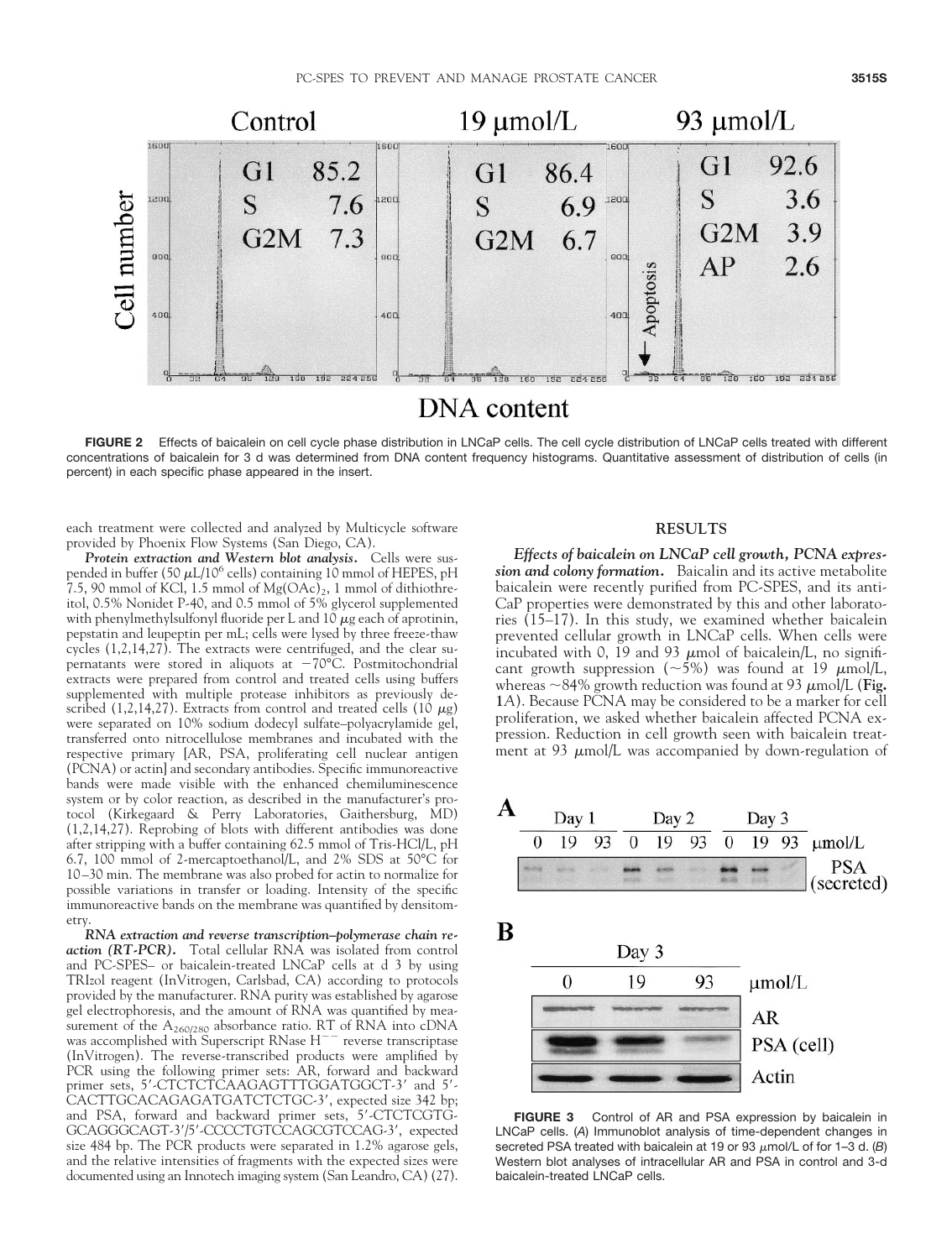

**FIGURE 4** Control of AR and PSA expression by PC-SPES and baicalein in LNCaP cells. RT-PCR analysis of changes in control and 3-d PC-SPES-treated (1 or 3  $\mu$ L/mL) or baicalein-treated (19 or 93 mol/L) LNCaP cells. Expression of glyceraldehyde-3-phosphate dehydrogenase (GAPDH) was used as an internal control to verify equivalent RNA loading.

PCNA (Fig. 1*B*). Further confirmation of the growth-suppressive properties of baicalein were obtained using the colony formation assay. Figure 1*C* shows a dose-dependent suppression of colony formation by increasing concentrations of 4, 19 and 93  $\mu$ mol of baicalein/L. At the highest concentration of baicalein, the ability of LNCaP cells to form colonies was almost totally abolished (Fig. 1*C*).

*Effects of baicalein on cell cycle progression.* To further test the antitumorigenic property of baicalein, we monitored its effect on cell cycle distribution with flow cytometry. These studies show that at 93  $\mu$ mol/L, baicalein elicited a G<sub>1</sub>/S arrest in androgen-dependent LNCaP cells, with a 50% reduction in cell entry into the S phase (**Fig. 2**). In these experiments a very modest induction of apoptosis (2.6%) was observed after baicalein treatment at 93  $\mu$ mol/L (Fig. 2).

*Effects of baicalein on AR and PSA expression.* Control of AR and PSA expression by baicalein in androgen-dependent LNCaP cells was also investigated. **Figure 3***A* shows time- and dose-dependent decreases in secreted PSA for baicalein treatment at 19 and 93  $\mu$ mol/L at 1–3 d. We further tested whether PSA changes are accompanied by a commensurate change in the expression of its transcription factor, AR. Figure 3*B* shows that, by Western blot analysis, intracellular PSA levels were substantially lowered by baicalein treatment at 93  $\mu$ mol/L, which was in direct contrast with the virtually unchanged intracellular AR protein expression. Similar analysis of AR and PSA expression at the RNA level by RT-PCR confirmed that although PSA RNA levels were suppressed in response to PC-SPES or baicalein, a parallel dose-dependent reduction of AR was seen only in PC-SPES–treated, not baicalein-treated, LNCaP cells (**Fig. 4**). These studies point to a clear distinction between the mechanism of action of PC-SPES and baicalein—namely, a decoupled regulation of AR and PSA levels in the case of baicalein and the apparent coordinated control of AR and PSA by PC-SPES.

On the basis of these findings, we conclude that androgendependent LNCaP cells respond to baicalein by suppression of cell proliferation, arrest of cell cycle progression at the  $G_1/S$ phase, a slight induction in apoptosis and a significant reduction in PSA unmatched by changes in the expression of AR. Overall, these phenotypic and genotypic changes (except AR) bear strong resemblance to those elicited by PC-SPES. A clear disparity in their mechanism of action, however, is revealed by RT-PCR analysis of AR and PSA expression.

We conclude that both PC-SPES and its bioactive component baicalein, at appropriate concentrations, arrest CaP cells in various checkpoints of the cell cycle, induce apoptosis and decrease PSA expression (1–5). Furthermore, in vitro studies showed that baicalein alone is unlikely to account for the total biological effects of PC-SPES especially with respect to AR expression (Fig. 4). However, baicalein does display anti-CaP activities similar to those of PC-SPES. Results of this study provide insights on how specific dietary flavonoids control proliferation and specific gene expression in CaP.

The isolation and characterization of individual herbs and their components from proprietary formulations have several broad implications. Unlike PC-SPES, which is and may remain commercially unavailable, baicalein remains available and potentially could be developed for the management and treatment of CaP. Once characterized, promising herbal agents such as baicalein may be incorporated into formulations with potentially synergistic activities and with the added benefit of avoiding confounding quality control issues of standardization and contamination.

#### **ACKNOWLEDGMENT**

We thank Bernard Sangalli for editorial assistance in the preparation of the manuscript.

#### **LITERATURE CITED**

1. Hsieh, T. C., Chen, S. S., Wang, X. & Wu, J. M. (1997) Regulation of androgen receptor (AR) and prostate specific antigen (PSA) in the androgen responsive human prostate LNCaP cells by ethanolic extracts of the Chinese herbal preparation PC-SPES. Biochem. Mol. Biol. Int. 42: 535–544.

2. Hsieh, T. C. & Wu, J. M. (2002) Mechanism of action of herbal supplement PC-SPES: elucidation of effects of individual herbs of PC-SPES on proliferation and prostate specific gene expression in androgen-dependent LNCaP cells. Int. J. Oncol. 20: 583–588.

3. Chen, S. (2001) *In vitro* mechanism of PC SPES. Urology 58(suppl. 2A): 28–35.

4. Darzynkiewicz, Z., Traganos, F., Wu, J. M. & Chen, S. (2000) Chinese herbal mixture PC-SPES in treatment of prostate cancer (review). Int. J. Oncol. 17: 729–736.

5. Halicka, H. D., Ardelt, B., Juan, G., Mittleman, A., Chen, S., Traganos, F. & Darzynkiewicz, Z. (1997) Apoptosis and cell cycle effects induced by extracts of the Chinese herbal preparation PC SPES. Int. J. Oncol. 11: 437–448.

6. Porterfield, H. (1999) Survey of UsToo members and other prostate cancer patients to evaluate the efficacy and safety of PC-SPES. Mol. Urol. 3: 333–335.

7. Proterfield, H. (2000) UsToo PC-SPES surveys: review of studies and update of previous survey results. Mol. Urol. 4: 289–292.

8. Small, E. J., Frohlich, M. W., Bok, R., Shinohara, K., Grossfeld, G., Rozenblat, W., Kelly, K., Corry, M. & Reese, D. M. (2000) Prospective trials of the herbal supplement PC-SPES in patients with progressive prostate cancer. J. Clin. Oncol. 18: 3595–3603.

9. de la Taille, A., Buttyan, R., Hayek, O., Bagiella, E., Shabsigh, A., Burchardt, M., Burchardt, T., Chopin, D. K. & Katz, A. E. (2000) Herbal therapy PC-SPES: *in vitro* effects and evaluation of its efficacy in 69 patients with prostate cancer. J. Urol. 164: 1229–1234.

10. Pirani, J. F. (2001) The effects of phytotherapeutic agents on prostate cancer: an overview of recent clinical trials of PC SPES. Urology 58(suppl. 2A): 36–38.

11. Kubota, T., Hisatake, J., Hisatake, Y., Said, J. W., Chen, S. S., Holden, S., Taguchi, H. & Koeffler, H. P. (2000) PC-SPES: a unique inhibitor of proliferation of prostate cancer cells *in vitro* and *in vivo*. Prostate 42: 163–171.

12. Tiwari, R. K., Geliebter, J., Garikapaty, V. P., Yedavelli, S. P., Chen, S. & Mittleman, A. (1999) Anti-tumor effects of PC-SPES, an herbal formulation in prostate cancer. Int. J. Oncol. 14: 713–719.

13. DiPaola, R. S., Zhang, H., Lambert, G. H., Meeker, R., Licitra, E., Rafi, M. M., Zhu, B. T., Spaulding, H., Goodin, S., Toledano, M. B., Hait, W. N. & Gallo, M. A. (1998) Clinical and biologic activity of an estrogenic herbal combination (PC-SPES) in prostate cancer. N. Engl. J. Med. 339: 785–791.

14. Hsieh, T. C., Ng, C., Chang, C. C., Chen, S. S., Mittleman, A. & Wu, J. M. (1998) Induction of apoptosis and down-regulation of bcl-6 in mutu I cells treated with ethanolic extracts of the Chinese herbal supplement PC-SPES. Int. J. Oncol. 13: 1199–1202.

15. Chen, S., Ruan, Q., Bedner, E., Deptala, A., Wang, X., Hsieh, T. C., Traganos, F. & Darzynkiewicz, Z. (2001) Effects of the flavonoid baicalin and its metabolite baicalein on androgen receptor expression, cell cycle progression and apoptosis of prostate cancer cell lines. Cell Prolif. 34: 293–304.

16. Ikezoe, T., Chen, S. S., Heber, D., Taguchi, H. & Koeffler, H. P. (2001) Baicalin is a major component of PC-SPES which inhibits the proliferation of human cancer cells via apoptosis and cell cycle arrest. Prostate 49: 285–292.

17. Walsh, P. C. (2002) Baicalin is a major component of PC-SPES which